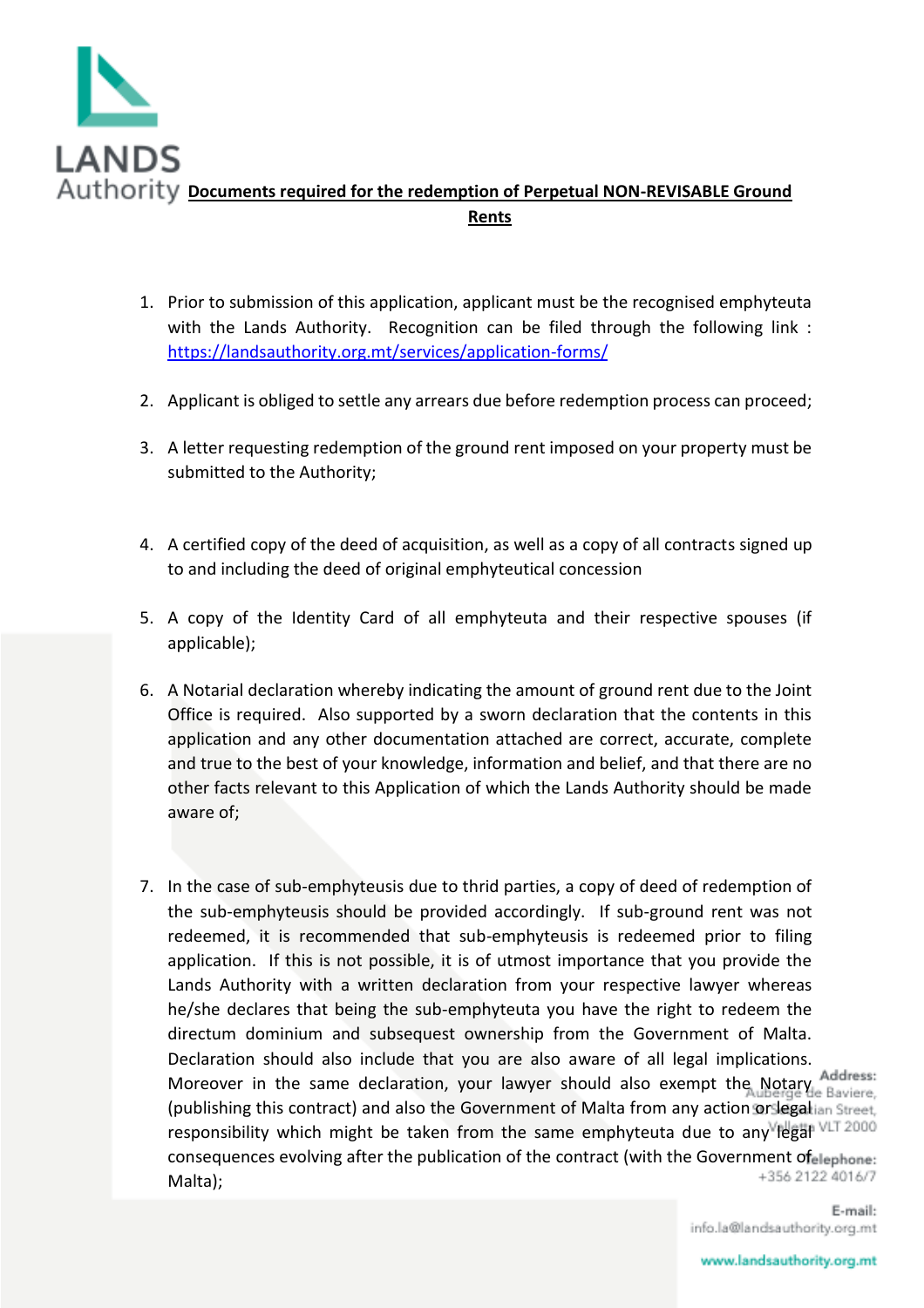

- 8. A copy of the last receipt payable to the Lands Authority;
- 9. A Land Registry plan, duly authenticated by an Architect;
- 10. In the case where property is **NOT** registered, a fee of €152 is due by applicant for plans and registration fees with the Land Registry so that relevant application can be processed. This amount is payable upon signing of redemption contract;
- 11. In the case where property is already registered, a fee of €52 is due by applicant to cover registration of plans with the Land Registry. This amount is payable upon signing of redemption contract.

Address: Auberge de Baviere, St. Sebastian Street, Valletta VLT 2000

Telephone: +356 2122 4016/7

E-mail: info.la@landsauthority.org.mt

www.landsauthority.org.mt